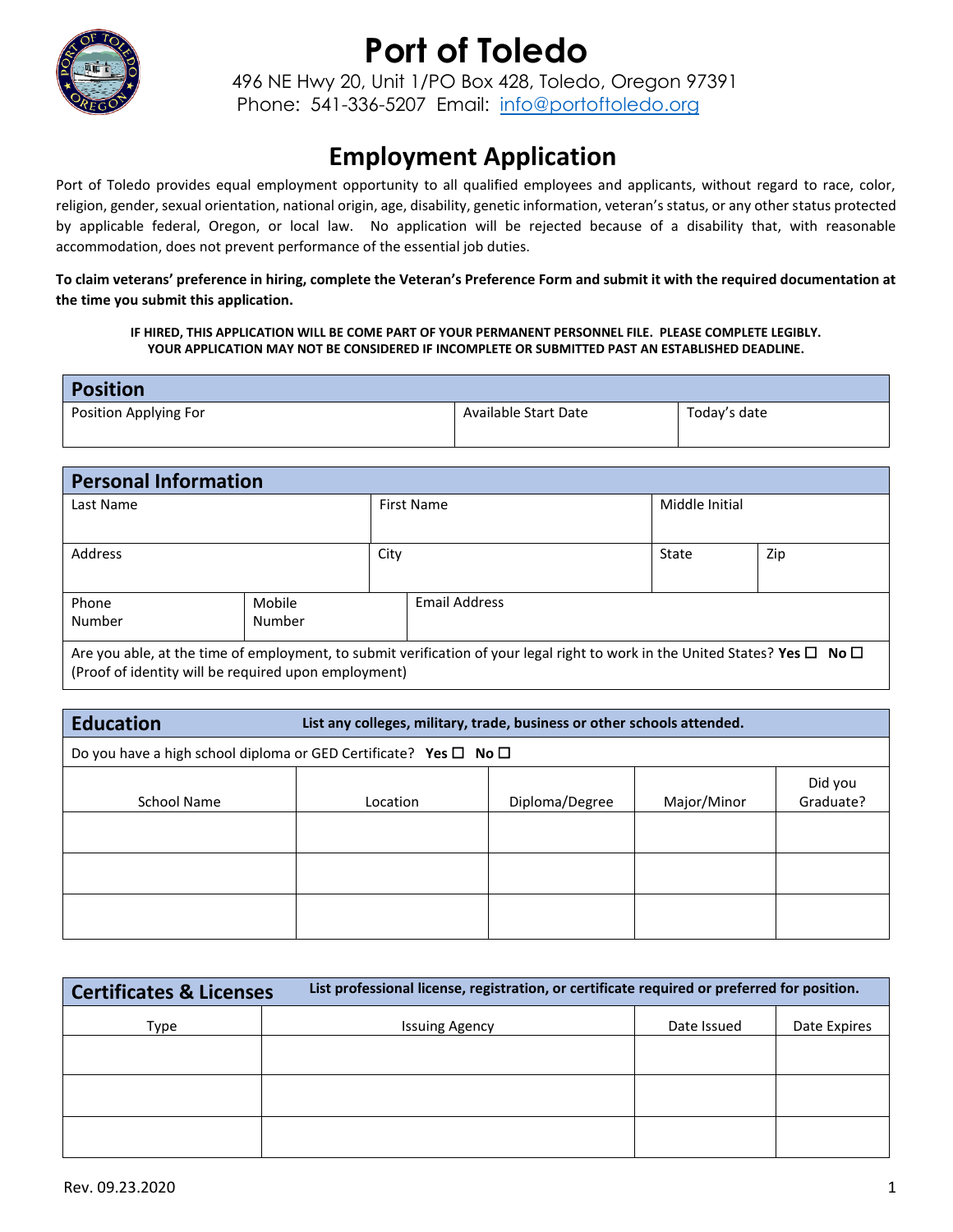

496 NE Hwy 20, Unit 1/PO Box 428, Toledo, Oregon 97391

Phone: 541-336-5207 Email: [info@portoftoledo.org](mailto:info@portoftoledo.org)

| <b>Employment History</b>                                                                                                                                                                                                                                                                                                                                                                                 |                     |                                               |  |                          |
|-----------------------------------------------------------------------------------------------------------------------------------------------------------------------------------------------------------------------------------------------------------------------------------------------------------------------------------------------------------------------------------------------------------|---------------------|-----------------------------------------------|--|--------------------------|
| This information in this section will be used to determine if you meet the minimum qualifications as outlined in the job announcement.<br>Clearly describe all your duties, starting with your most recent job. Resumes will be accepted only if required on the job announcement<br>and will not be accepted in place of a completed application. If you need additional space, attach a separate sheet. |                     |                                               |  |                          |
| Employer (1)                                                                                                                                                                                                                                                                                                                                                                                              | Job Title           |                                               |  | Dates Employed (from-to) |
| Address                                                                                                                                                                                                                                                                                                                                                                                                   | City                | State                                         |  | Zip                      |
| <b>Supervisor Name</b>                                                                                                                                                                                                                                                                                                                                                                                    | <b>Phone Number</b> | May we contact?<br>Yes $\square$ No $\square$ |  |                          |
| Reason for leaving                                                                                                                                                                                                                                                                                                                                                                                        |                     |                                               |  |                          |
| Duties:                                                                                                                                                                                                                                                                                                                                                                                                   |                     |                                               |  |                          |
| Employer (2)                                                                                                                                                                                                                                                                                                                                                                                              | Job Title           | Dates Employed (from-to)                      |  |                          |
| Address                                                                                                                                                                                                                                                                                                                                                                                                   | City                | State<br>Zip                                  |  |                          |
| <b>Supervisor Name</b>                                                                                                                                                                                                                                                                                                                                                                                    | Phone Number        | May we contact?<br>Yes $\square$ No $\square$ |  |                          |
| Reason for leaving                                                                                                                                                                                                                                                                                                                                                                                        |                     |                                               |  |                          |
| Duties:                                                                                                                                                                                                                                                                                                                                                                                                   |                     |                                               |  |                          |
| Employer (3)                                                                                                                                                                                                                                                                                                                                                                                              | Job Title           | Dates Employed (from-to)                      |  |                          |
| <b>Address</b>                                                                                                                                                                                                                                                                                                                                                                                            | City                | <b>State</b>                                  |  | Zip                      |
| <b>Supervisor Name</b>                                                                                                                                                                                                                                                                                                                                                                                    | <b>Phone Number</b> | May we contact?<br>Yes $\square$ No $\square$ |  |                          |
| Reason for leaving                                                                                                                                                                                                                                                                                                                                                                                        |                     |                                               |  |                          |
| Duties:                                                                                                                                                                                                                                                                                                                                                                                                   |                     |                                               |  |                          |
| Employer (4)                                                                                                                                                                                                                                                                                                                                                                                              | Job Title           |                                               |  | Dates Employed (from-to) |
| Address                                                                                                                                                                                                                                                                                                                                                                                                   | City                | State                                         |  | Zip                      |
| <b>Supervisor Name</b>                                                                                                                                                                                                                                                                                                                                                                                    | Phone Number        | May we contact?<br>Yes $\square$ No $\square$ |  |                          |
| Reason for leaving                                                                                                                                                                                                                                                                                                                                                                                        |                     |                                               |  |                          |
| Duties                                                                                                                                                                                                                                                                                                                                                                                                    |                     |                                               |  |                          |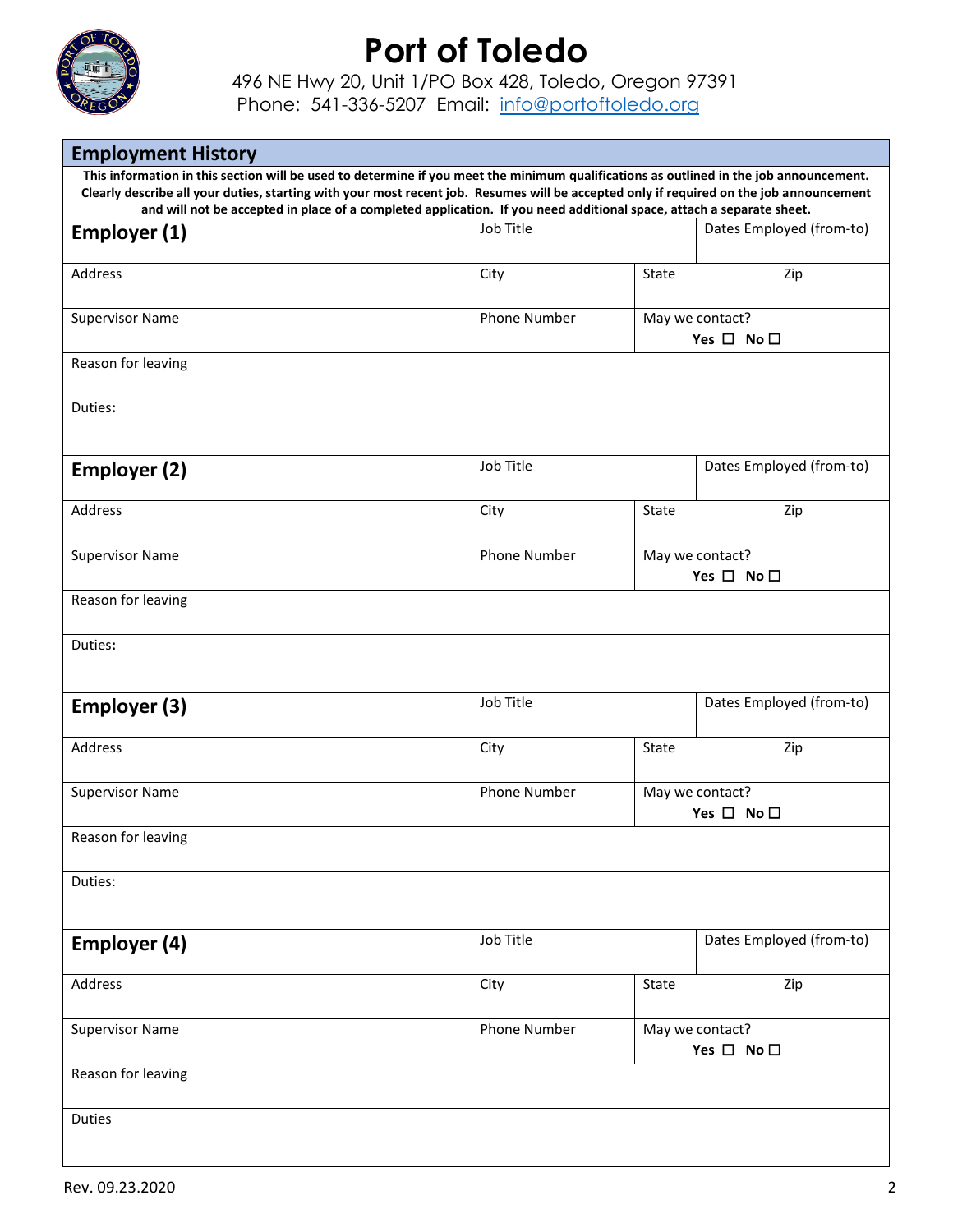

496 NE Hwy 20, Unit 1/PO Box 428, Toledo, Oregon 97391 Phone: 541-336-5207 Email: [info@portoftoledo.org](mailto:info@portoftoledo.org)

#### **References**

# **Additional Information:**  Please provide any other information that you believe we should know in considering your application for employment.

#### **Certification & Signature**

I hereby certify that all statements made in this application are true, and I agree and understand that any statement that is false, fraudulent, or misleading in this application or attached material, during the interview or screening process, or discovered during any employment-related process (post hire) may result in the revoking of a job offer or termination of employment.

• I certify that all statements contained herein are true and complete.

No Explanation:

- I understand that I must provide proof I am authorized to work in the United States, in accordance with federal law, if I am hired.
- I authorize the employing agency to verify the employment and education information provided in this employment application.
- I authorize my driving record to be checked if the position for which I am applying requires driving.
- I understand and agree to be subjected to a pre-employment drug screening and criminal history background check, if applicable.
- I am able to perform the essential duties of this position as advertised, with or without reasonable accommodation Yes

| Signature: |       |  |
|------------|-------|--|
|            | Date. |  |